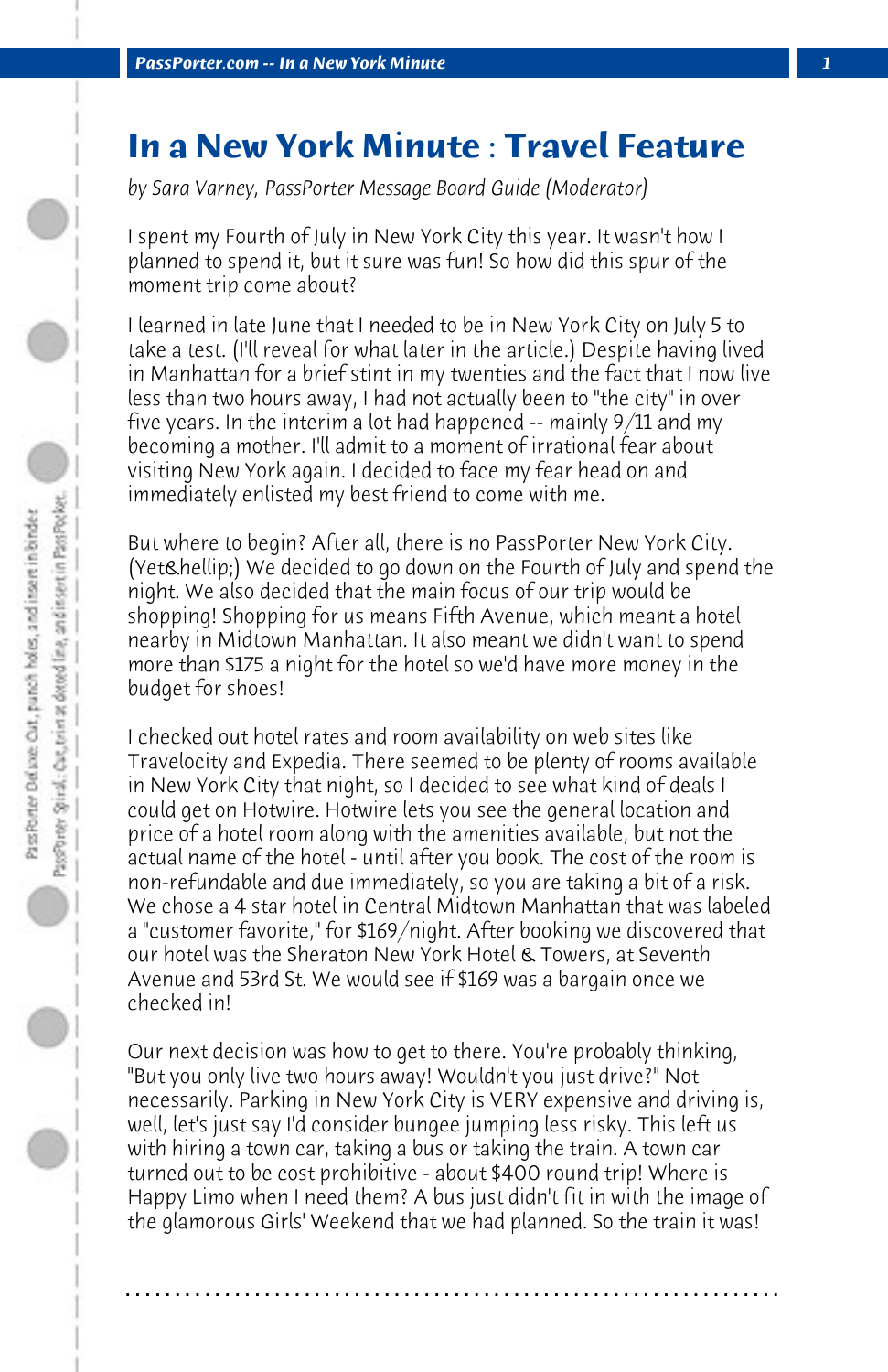We looked at the Metro North commuter rail schedule online and decided that we would drive to New Haven and take the train from there. The trains were on a holiday schedule for the Fourth so our options were limited, but on the way home there was a train leaving practically every 5 minutes. While you can purchase tickets online, they must be mailed to you and our trip was too soon for that. We purchased them at the station, which is cheaper than buying them on the train.

Finally, the day arrived! My friend arrived bright and early to pick me up and we hit the road. We boarded the train and arrived at Grand Central Station about 90 minutes later.

Now, had I not been carrying a heavy bag with multiple changes of clothing, we probably could have walked to our hotel. But it was hot, and I am lazy. "Taxi!"

We were greeted at the hotel by a doorman, and entered a lobby that was just gorgeous. Dark woods and large floral arrangements abounded, but alas & hellip; no Hidden Mickeys! Check-In was quick and painless, and we were directed to a room on the 10th floor.

The room was very small but beautifully furnished, with two queen beds with cherry headboards, nickel light fixtures, and a desk that ran the entire length of the window. The beds were extremely comfortable and had linens with a very respectable thread count. Not to mention five, count 'em, five pillows each! We quickly decided that the Sheraton New York Hotel & Towers was worth every penny and then some.

From there it was off to the races! Or off to the stores, to be exact. We hoofed it over to Fifth Avenue and headed directly for Saks Fifth Avenue, about a five block walk. I found myself slipping back into my old "New Yorker" ways -- jaywalking, speed walking and smiling in benign amusement at the tourists who were looking for traffic the wrong way down a one-way street and almost getting run over.

We enjoyed lunch in the store at Cafe SFA, and then got down to some serious spending. July is a great time to shop in New York City, as the summer sales are in full swing. Much coin was dropped in the shoe department by both of us.

After "spending" the day shopping we headed back to the hotel, some of our purchases in tow. (Tip: If you live in a state that has lower sales tax than New York, ship your purchases home. You will not be charged sales tax but may be required to pay your state's sales tax when you file your income tax later.) We stopped at the hotel's concierge desk to enquire as to a nearby place for dinner. Our concierge recommended

**. . . . . . . . . . . . . . . . . . . . . . . . . . . . . . . . . . . . . . . . . . . . . . . . . . . . . . . . . . . . . . . . . .**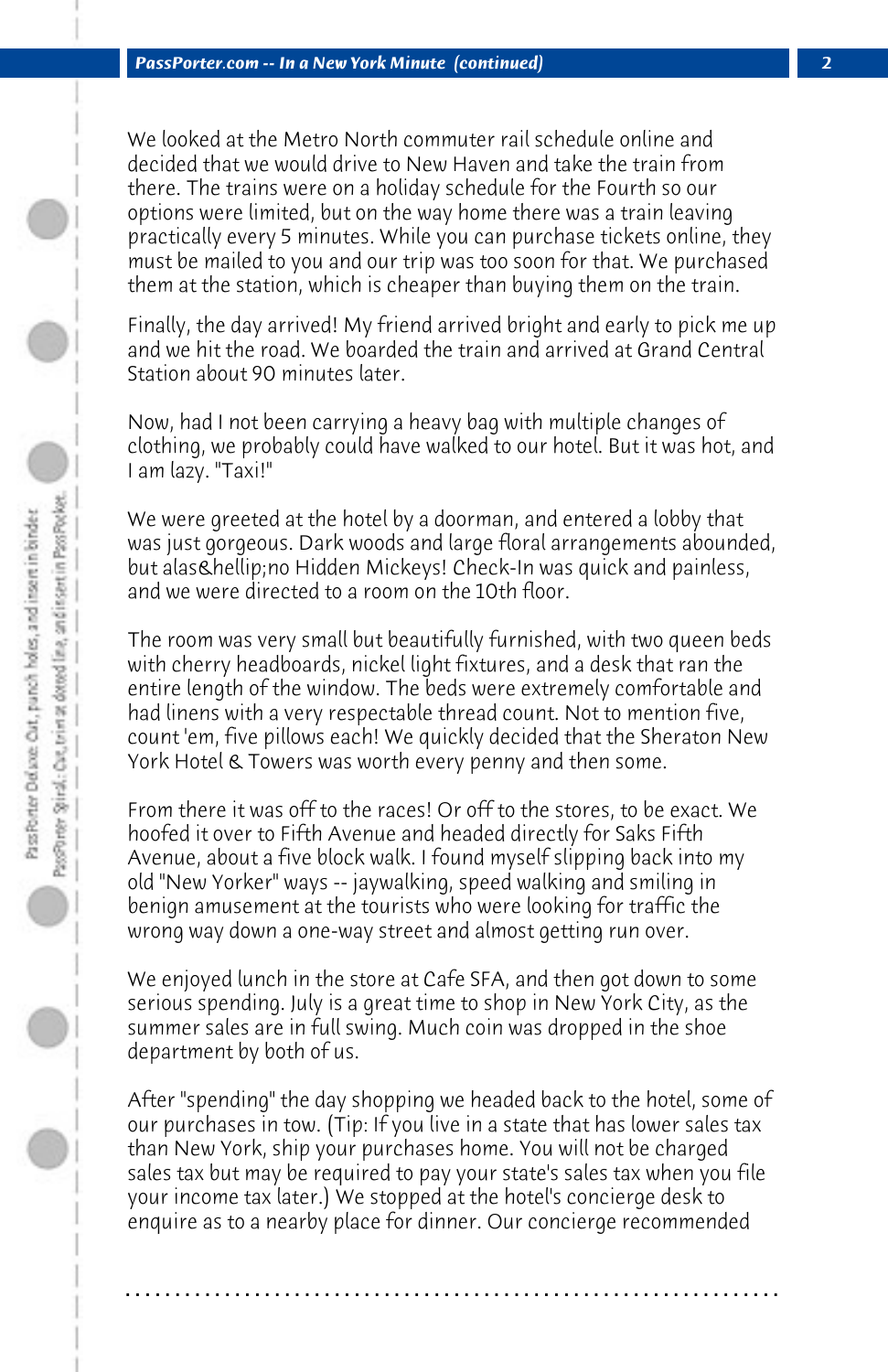Giovanni Restaurant and called to arrange reservations for us.

The reservations turned out to be unnecessary as we had the restaurant practically to ourselves! Due to dining early by Manhattan standards (6:30 pm) and the holiday, business was very slow. This was fine by us, as we lingered over calamari and pasta and re-lived the glory of the bargains found that day.

The next morning we indulged in the ultimate luxury for the mother of a toddler -- watching the Today Show from bed while eating a big, uninterrupted room service breakfast! Once we rolled ourselves out of bed and primped for a while, we decided to go back to Fifth Avenue and check out Bergdorf Goodman, a luxurious department store that had been closed the day before. Alas, the heavens had opened overnight and it was pouring rain. So once again -- a taxi cab to the rescue!

We spent the morning spending even more money, pausing only so I could take my exam. I passed, by the way. The test was to be a contestant on a game show. "Who Wants to be A Millionaire." Maybe you've heard of it? I'm now in the contestant pool, so wish me luck!

Our next stop? Times Square! Lest you think us too sophisticated after shopping Saks and Bergdorf's, our main goal today was to find the Hello Kitty store. (OK, we had also squeezed in a trip to the Disney Store the previous day.) My friend is a collector, and was very excited to see this haven for Sanrio merchandise. Haven -- nay, this is Hello Kitty heaven! Pink, for what seems like miles, greets you upon entering. Judging from my friend's squeals of delight and the ringing of the cash register, I'd say this store was a hit.

Well by now it was time to start heading home, but frankly, we were having too much fun! After convincing ourselves that we would be better off taking a later train home, we decided to cap-off this girls' trip the right way. After all, what Girls' Weekend is complete without a trip to the spa? No appointments? No problem!

So it was back to Saks Fifth Avenue, to the Elizabeth Arden Red Door Salon & Spa. An hour or so later we emerged refreshed and looking gorgeous, thanks to a facial (me) and a sugar scrub (her), followed by a complimentary make-up touch-up.

Finally it was time to go home. We returned to the hotel and collected our bags. (Unlike Disney resorts, which hold your bags for free on the day you check-out, the Sheraton charges \$3/bag.) One final taxi ride to Grand Central, and we were headed home.

**. . . . . . . . . . . . . . . . . . . . . . . . . . . . . . . . . . . . . . . . . . . . . . . . . . . . . . . . . . . . . . . . . .**